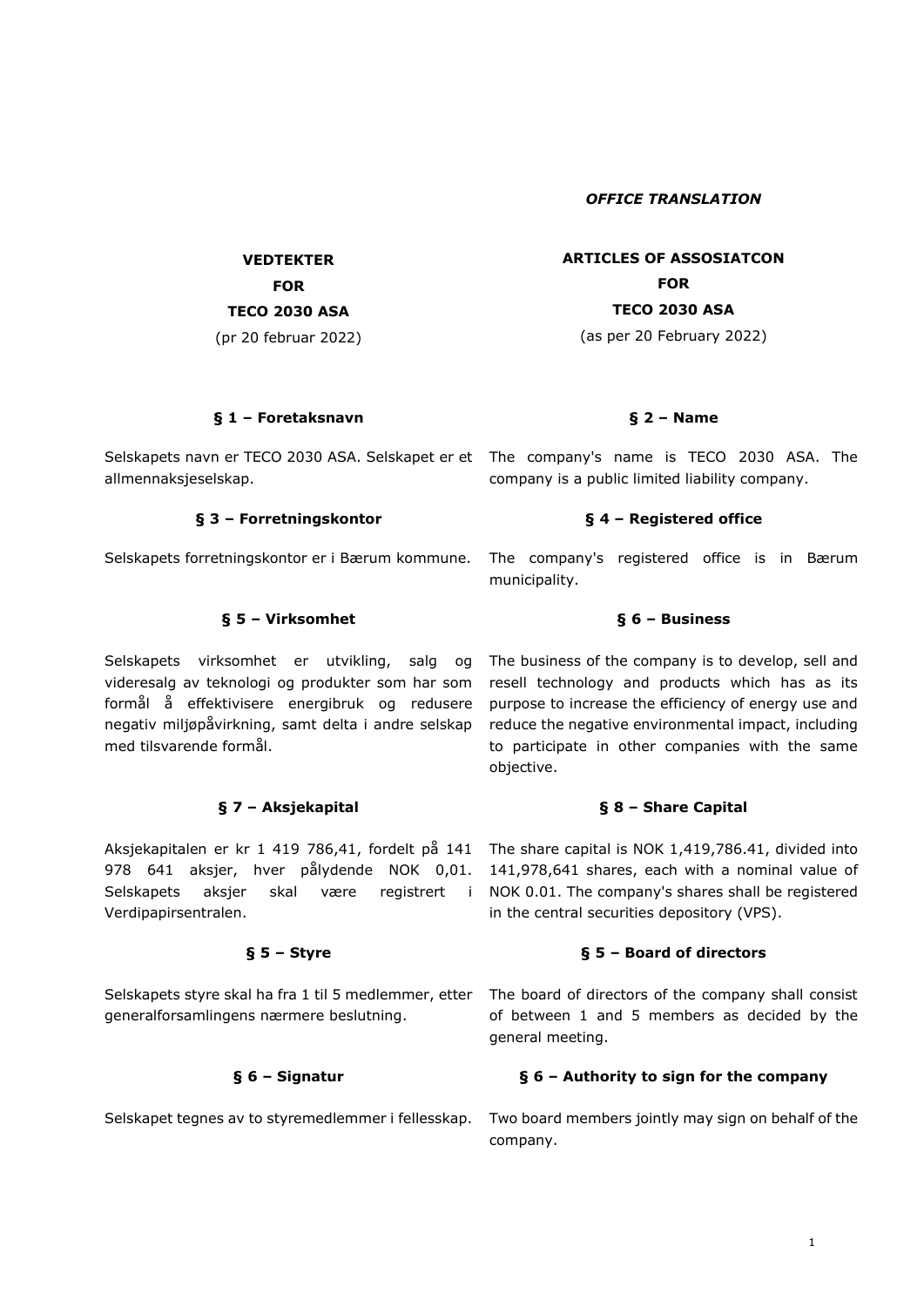## **§ 7 – Generalforsamling § 7 – General meeting**

Dokumenter som gjelder saker som skal behandles på generalforsamlingen, behøver ikke sendes til aksjeeierne dersom dokumentene er tilgjengelig på selskapets internettside. Dette gjelder også dokumenter som etter lov skal inntas i eller vedlegges innkallingen til generalforsamling. En aksjeeier kan likevel kreve å få tilsendt dokumenter som gjelder saker som skal behandles på generalforsamlingen.

På den ordinære generalforsamlingen skal følgende spørsmål behandles og avgjøres:

- Godkjennelse av årsregnskapet og årsberetningen, herunder utdeling av utbytte.
- Andre saker som etter loven eller vedtektene hører under generalforsamlingen.

Aksjonærene kan avgi sin stemme skriftlig, herunder ved bruk av elektronisk kommunikasjon, i en periode før generalforsamlingen. Styret kan fastsette nærmere retningslinjer for slik forhåndsstemming. Det skal fremgå av generalforsamlingsinnkallingen hvilke retningslinjer som er fastsatt.

Retten til å delta og stemme på generalforsamlingen kan bare utøves når ervervet er innført i aksjeeierregisteret den femte virkedagen før generalforsamlingen.

Styret kan beslutte at aksjonærer som vil delta på generalforsamlingen, må melde dette til selskapet innen en bestemt frist som ikke kan utløpe tidligere enn tre dager før generalforsamlingen.

Selskapet skal ha en valgkomité. Valgkomiteen skal bestå av to til tre medlemmer, etter generalforsamlingens beslutning, hvor flertallet skal være uavhengige av styret og den daglige ledelse. Valgkomiteens medlemmer, herunder valgkomiteens leder, velges av generalforsamlingen for to år av gangen om ikke generalforsamlingen fastsetter en annen periode i forbindelse med valget.

Documents relating to matters to be dealt with by the company's general meeting are not required to be sent to the shareholders if the documents are available on the company's website. This also includes documents which according to law shall be included in the notice. A shareholder may nevertheless request that documents which relate to matters to be dealt with at the company's general meeting are sent to him/her.

The annual general meeting shall resolve on the following matters:

- Approval of the annual report and accounts, including dividends distribution.
- Any other matters which are referred to the annual general meeting pursuant to law or the articles of association.

Shareholders are able to vote in writing, including through electronic communication, for a period before the general meeting. The board of directors may decide on the process for advance voting. The notice for the general meeting should include the details on the process which has been decided.

The right to participate and vote at the general meeting may only be exercised if the share ownership is included in the shareholder register no later than five business days prior to the general meeting.

The board of directors may decide that shareholders who wish to attend the general meeting must notify the company within a specific deadline prior to the meeting. Under no circumstances may the deadline be less than three days prior to the general meeting.

### **§ 8 – Valgkomité § 8 – Nomination committee**

The company shall have a nomination committee. The nomination committee shall consist of two to three members, as decided by the general meeting, where the majority shall be independent of the board and the management. The members of the nomination committee, including the chair of the committee, are elected by the general meeting for